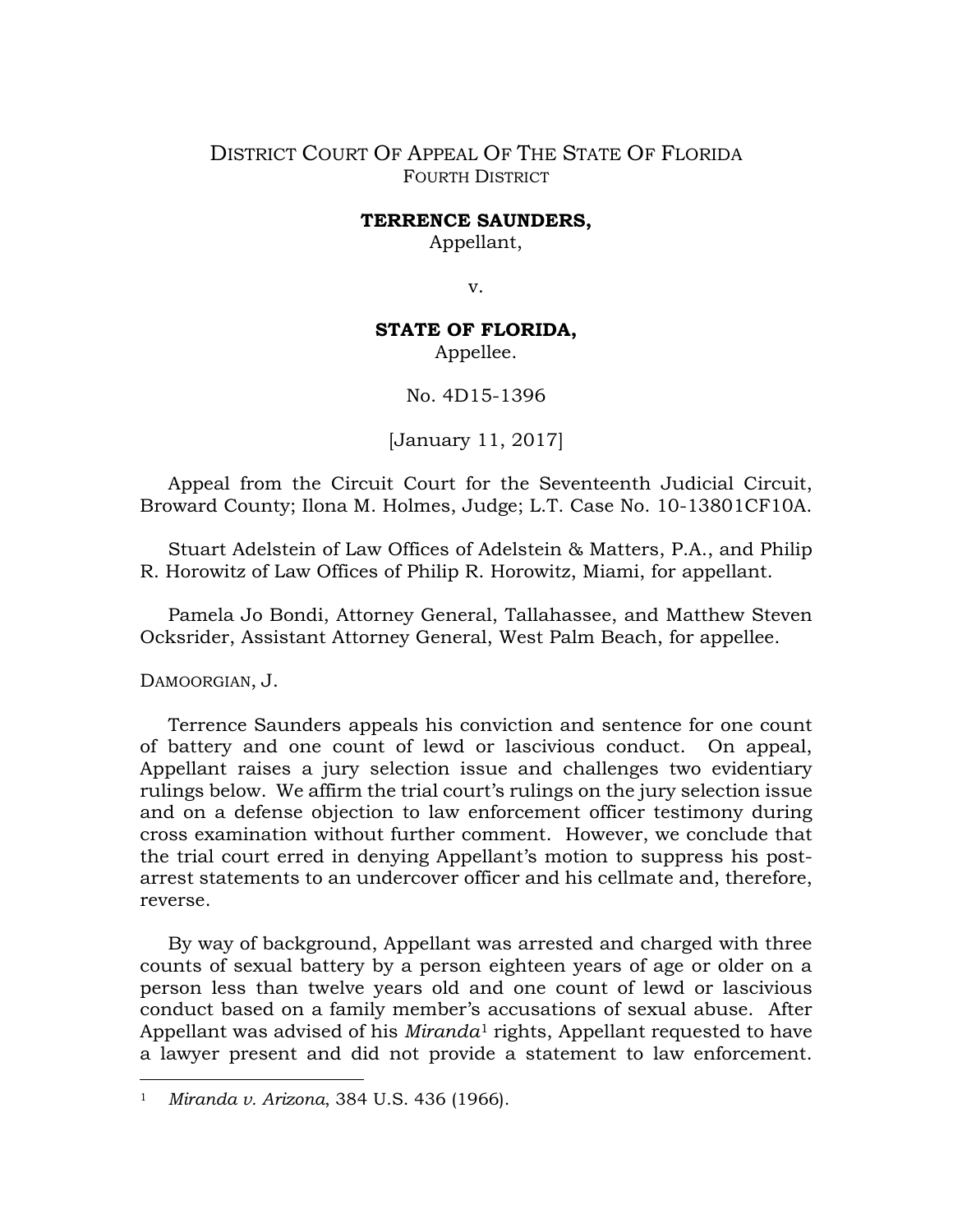While awaiting a bond determination, Appellant was placed in a cell with a jailhouse informant who worked with law enforcement in setting up and reporting in-prison drug transactions. The placement was the result of medical circumstances and not law enforcement influence.

Shortly after Appellant was placed with the informant, the informant approached his law-enforcement handler and reported that Appellant indicated he was facing sexual battery charges and wanted to hire a hitman to kill the victim and the primary witness in his case. The handler, who had no previous knowledge of Appellant or his charges, asked the informant to obtain more information about Appellant's intended targets. The informant complied and, based on the information he obtained, the handler was able to verify the charges against Appellant and the identities of the victim and witness. The handler then devised a plan wherein the informant, while wearing a wire, would tell Appellant that he knew of a hitman. The informant would then put Appellant in contact via telephone with the handler who would pose as the hitman. While developing this plan, the handler also contacted the lead investigator in Appellant's sexual battery case, who in turn met with the informant to determine if he had any information pertinent to the sexual battery case. The sexual battery investigator determined that the informant did not have any useful information and instructed the informant not to ask any questions about the sexual battery case. The investigator did, however, advise the informant to portray himself as "somewhat of a pedophile" in order to gain Appellant's trust in gathering more information on the murder for hire plot.

Thereafter, law enforcement obtained several recordings of conversations between Appellant and the informant and Appellant and the handler posing as a hitman. During one recorded telephone conversation between Appellant and the handler, Appellant provided information on the victim and the witness, including where they resided, where the witness worked, and where the victim went to school. In a separate recorded conversation between Appellant and the informant, Appellant provided a description of what he thought a witness saw happen between Appellant and the victim. Prior to trial, the State notified Appellant of its intent to use these statements against Appellant. Appellant moved to suppress the evidence, arguing that it was gathered in contravention to his Sixth Amendment right to counsel.

After hearing evidence of how the statements were gathered, the court issued an order denying Appellant's motion to suppress. It concluded that Appellant's Sixth Amendment rights were not violated because law enforcement did not take any action beyond merely listening which was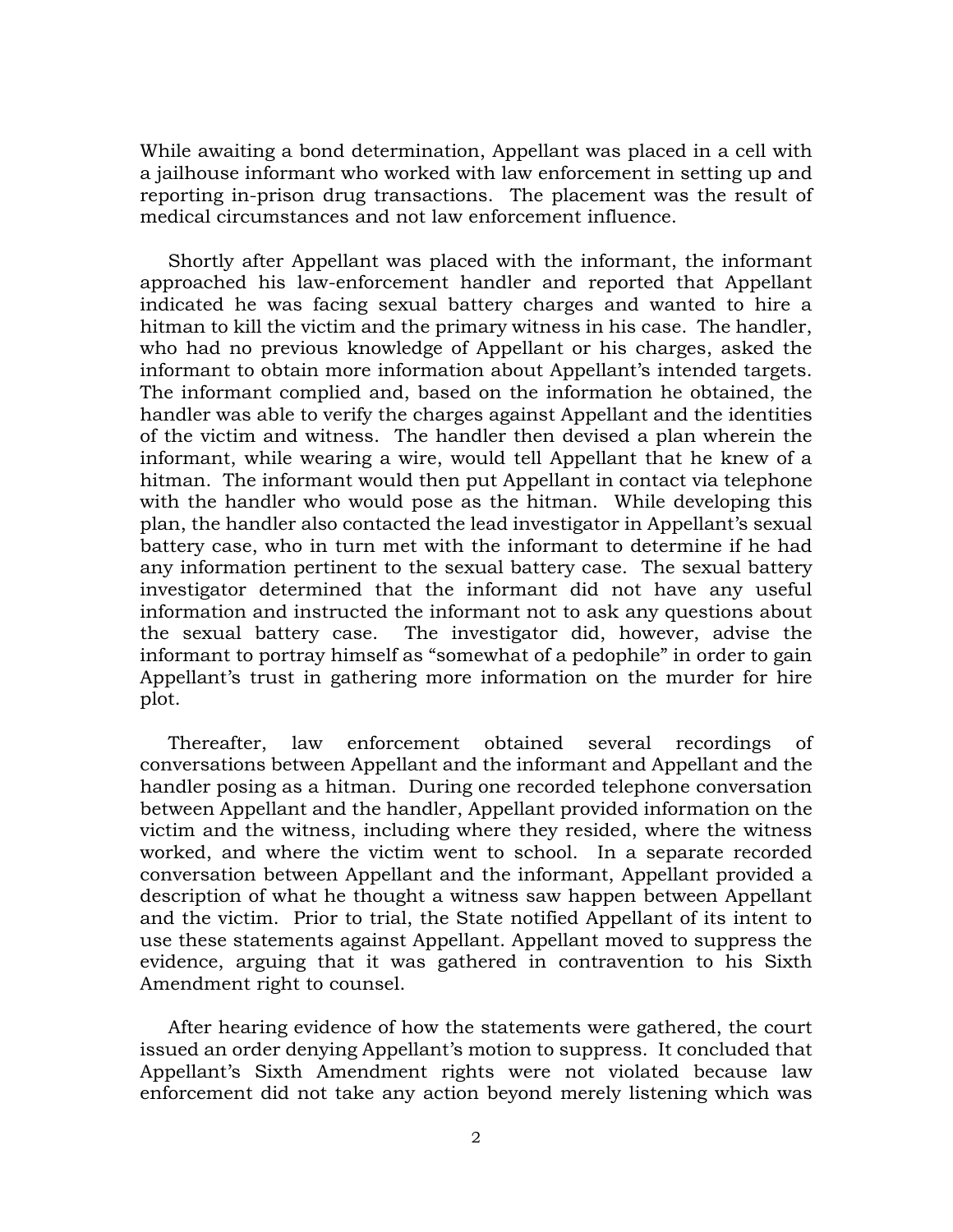designed to deliberately elicit incriminating statements. The court reasoned that since the informant initially gathered and reported Appellant's statements on his own initiative without law enforcement intervention or assistance, all of Appellant's subsequent recorded statements to the informant and law enforcement were admissible. The State went on to introduce the recorded statements as well as the handler's and the informant's testimony at trial. The jury ultimately acquitted Appellant on two of the sexual battery counts and found him guilty of lewd or lascivious conduct as well as the lesser included offense of battery on one of the sexual battery counts. This appeal follows.

"The Sixth Amendment prohibits law enforcement officers from deliberately eliciting statements from a defendant after the right to counsel has attached." *Brown v. State*, 725 So. 2d 1164, 1165 (Fla. 2d DCA 1998) (citing *Massiah v. United States*, 377 U.S. 201, 206 (1964)). "The 'deliberately elicited' standard is clearly satisfied when the police directly interrogate or question a defendant, but it also may be satisfied by less direct types of questioning." *Id*. "[A] knowing exploitation by the State of an opportunity to confront the accused without counsel being present is as much a breach of the State's obligation not to circumvent the right to the assistance of counsel as is the intentional creation of such an opportunity." *Maine v. Moulton*, 474 U.S. 159, 176 (1985). As such, "[t]he passivity of law-enforcement authorities is the critical element in assessing the facts in any given case." *State v. Zecckine*, 946 So. 2d 72, 74 (Fla. 1st DCA 2006).

In *Brown*, the cellmate of a defendant in a high profile murder case contacted the state attorney and offered to obtain information from the defendant in exchange for a possible sentencing benefit. 725 So. 2d at 1165. Law enforcement then worked to keep the defendant and the cellmate placed together, and the investigating detective periodically stopped by the jail to obtain updates from the cellmate. *Id.* The *Brown* court held that under these circumstances, the statements made to the cellmate should have been suppressed because they were "a product of a 'stratagem deliberately designed to elicit an incriminating statement.'" *[Id](https://www.westlaw.com/Document/Ia602a2540c1411d98220e6fa99ecd085/View/FullText.html?transitionType=Default&contextData=(sc.Default)&VR=3.0&RS=da3.0&fragmentIdentifier=co_pp_sp_735_1166)*. [at 1166](https://www.westlaw.com/Document/Ia602a2540c1411d98220e6fa99ecd085/View/FullText.html?transitionType=Default&contextData=(sc.Default)&VR=3.0&RS=da3.0&fragmentIdentifier=co_pp_sp_735_1166) (quoting *Rolling v. State*, 695 So. 2d 278, 291 (Fla. 1997)). Conversely, in *Rolling*, the court held that statements made by a defendant to his cellmate were admissible because the evidence established the cellmate obtained the statements on his own initiative without assistance or a promised benefit from the state. 695 So. 2d at 290-91. *See also Cooper v. State*, 856 So. 2d 969, 973 (Fla. 2003) (holding that a defendant's statements made to his cellmate were admissible because the evidence established that the cellmate contacted authorities of his own accord after the defendant bragged about his crimes).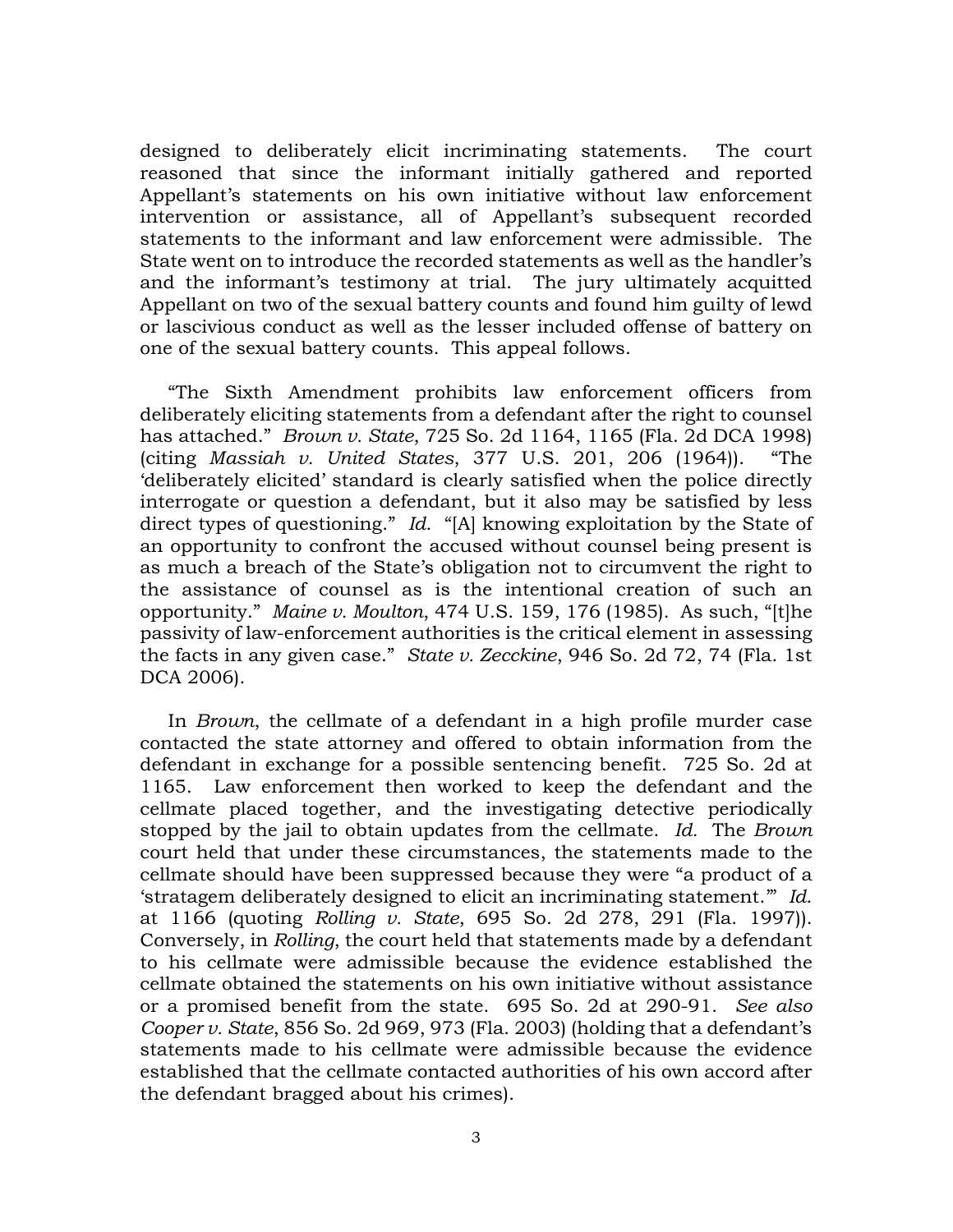Applying the framework set forth in *[Rolling](https://www.westlaw.com/Document/Ia1741d430c8711d9bc18e8274af85244/View/FullText.html?transitionType=Default&contextData=(sc.Default)&VR=3.0&RS=da3.0)* and *Brown*, the First District's decision in *Zecckine* establishes that the proper inquiry in determining whether a defendant's statement to a jail-mate/informant violates a defendant's Sixth Amendment rights is the degree of law enforcement involvement *at the time the statement was made*. 946 So. 2d at 74. In *Zecckine*, the defendant made incriminating statements to his cellmate who then reported the statements to law enforcement and worked with law enforcement to obtain more information. *Id.* [at 73.](https://www.westlaw.com/Document/I8a31bd0591c211db9127cf4cfcf88547/View/FullText.html?transitionType=Default&contextData=(sc.Default)&VR=3.0&RS=da3.0&fragmentIdentifier=co_pp_sp_735_73) The court affirmed that any statements made by the defendant to his cellmate *after the date* the cellmate began working with law enforcement were obtained in violation of his Sixth Amendment rights and were not admissible, but that any statements made before that date were admissible. *Id.* [at 74.](https://www.westlaw.com/Document/I8a31bd0591c211db9127cf4cfcf88547/View/FullText.html?transitionType=Default&contextData=(sc.Default)&VR=3.0&RS=da3.0&fragmentIdentifier=co_pp_sp_735_74) *See also Peoples v. State*[, 612 So. 2d 555, 556](https://www.westlaw.com/Document/I6327e1270c8211d9bc18e8274af85244/View/FullText.html?transitionType=Default&contextData=(sc.Default)&VR=3.0&RS=da3.0&fragmentIdentifier=co_pp_sp_735_557+n.1) n.1 (Fla. 1992) (although a defendant's jail-mate approached police on his own accord, recorded statements violated defendant's Sixth Amendment rights because the state granted the cellmate immunity and "otherwise arranged for and conducted the clandestine monitoring and taping").

In ruling on Appellant's motion to suppress, the trial court concluded that since the informant initially gathered and reported Appellant's statements on his own initiative without law enforcement intervention or assistance, all of Appellant's subsequent statements to the informant were admissible. Under *Zecckine* and *Peoples*, this ruling was incorrect. The court's inquiry should have focused on the level of law enforcement influence *at the time* the statements were made. Certainly, prior to the point the informant approached his handler about Appellant, any statements Appellant made to the informant were not the result of law enforcement intervention. However, the same cannot be said of the recorded statements. Not only did law enforcement outfit the informant with a wire and arrange for him to receive a reduced sentence, but it came up with a plan wherein a law enforcement officer was involved in an undercover capacity. Such active participation by law enforcement in obtaining information cannot logically be deemed "passive." *See Peoples*, 612 So. 2d at 556, n.1 (holding that once police grant immunity and arrange for and conduct monitoring and taping of a defendant through an informant who voluntarily approached the police, the information is no longer passively obtained).

Despite the fact that the admitted recorded statements were obtained as a result of law enforcement intervention, the State argues that Appellant's Sixth Amendment rights did not attach to the statements because they were gathered as part of an investigation into the uncharged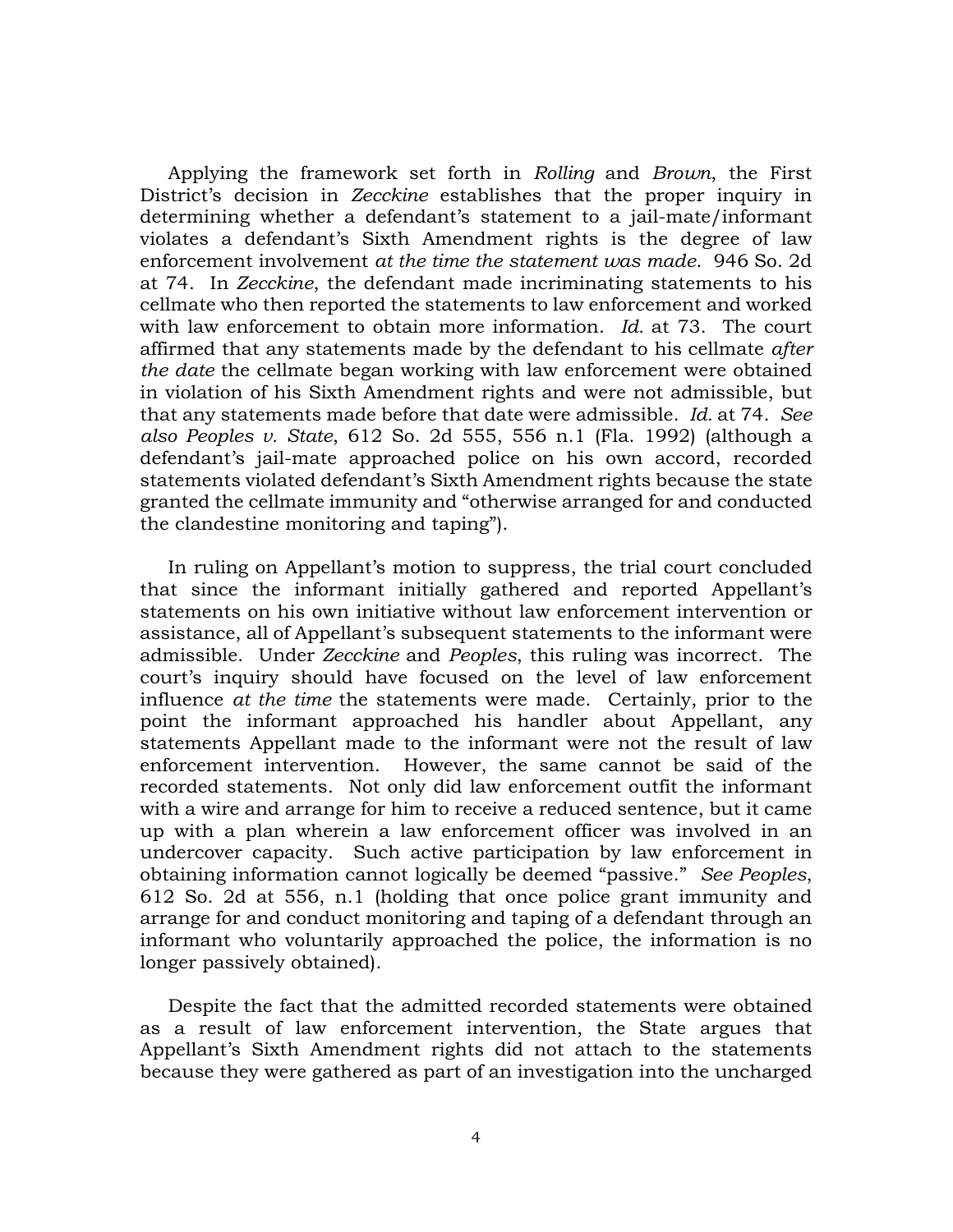crime of solicitation of murder for hire. Therefore, the State maintains that the statements were admissible. We disagree.

"[U]nlike the Fifth Amendment right to counsel, 'the Sixth Amendment right to the assistance of counsel is 'offense specific' and applies only to the offense or offenses with which the defendant has actually been charged, and not to any other offense he may have committed but with which he has not been charged.'" *Scott v. State*, 66 So. 3d 923, 933 (Fla. 2011) (quoting *Ibar v. State*, 938 So. 2d 451, 470 (Fla. 2006)). Accordingly, law enforcement may investigate uncharged offenses against a defendant who has invoked his Sixth Amendment rights in other pending charges. *See id*. However, this does not mean that the government may use a defendant's statements as obtained during a permissible investigation into an uncharged crime to prove that the defendant is guilty of a charged crime. On this point, the Supreme Court's decision in *Maine v. Moulton*, 474 U.S. 159 (1985) is instructive.

In *Moulton*, two men were charged as co-defendants with various theft charges. *Id.* at 162. Both men retained counsel and were released on bail pending trial, but one had a change of heart and confessed to the police, also letting them know that his co-defendant mentioned wanting to kill one of the state's witnesses. *Id.* The police offered the cooperative codefendant a deal in exchange for his further cooperation investigating the murder plot. *Id.* The co-defendant turned informant agreed, and began recording his phone conversations with his co-defendant. *Id.* at 164. The informant also wore a wire to a face-to-face meeting with the co-defendant. Id. Although the express purpose of the meeting was to discuss strategy for the theft trial, the police told the informant not to question the codefendant about the thefts and to "just be himself." *Id.* at 165. During that meeting the men briefly discussed the idea of eliminating witnesses and, at the informant's prompting, went over the thefts in great detail. *Id.*  All of these statements were admitted against the co-defendant at his theft trial based on the trial court's conclusion that the statements did not violate the co-defendant's Sixth Amendment rights because "the recordings were made. . . 'to gather information concerning defendant Moulton's plans to kill [a witness].'" *Id.* [at 166-67.](https://www.westlaw.com/Document/Id4c5fcd19c1d11d991d0cc6b54f12d4d/View/FullText.html?transitionType=Default&contextData=(sc.Default)&VR=3.0&RS=da3.0&fragmentIdentifier=co_pp_sp_780_166)

In considering the propriety of the trial court's ruling, the Supreme Court held:

The police have an interest in the thorough investigation of crimes for which formal charges have already been filed. They also have an interest in investigating new or additional crimes. Investigations of either type of crime may require surveillance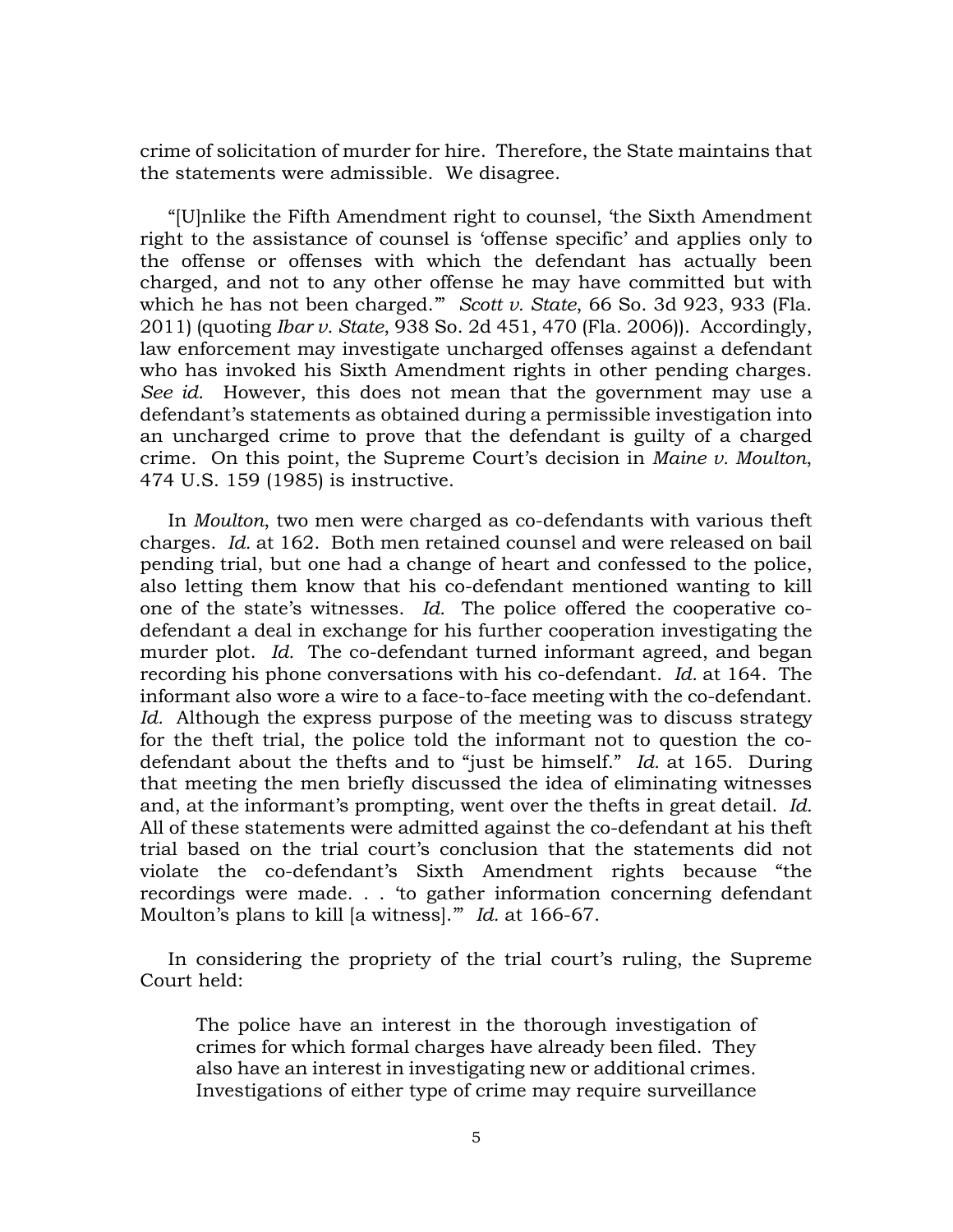of individuals already under indictment. Moreover, law enforcement officials investigating an individual suspected of committing one crime and formally charged with having committed another crime obviously seek to discover evidence useful at a trial of either crime. In seeking evidence pertaining to pending charges, however, the Government's investigative powers are limited by the Sixth Amendment rights of the accused. To allow the admission of evidence obtained from the accused in violation of his Sixth Amendment rights whenever the police assert an alternative, legitimate reason for their surveillance invites abuse by law enforcement personnel in the form of fabricated investigations and risks the evisceration of the Sixth Amendment right recognized in *Massiah*. On the other hand, to exclude evidence pertaining to charges as to which the Sixth Amendment right to counsel had not attached at the time the evidence was obtained, simply because other charges were pending at that time, would unnecessarily frustrate the public's interest in the investigation of criminal activities. Consequently, incriminating statements pertaining to pending charges are inadmissible at the trial of those charges, not withstanding the fact that the police were also investigating other crimes, if, in obtaining this evidence, the State violated the Sixth Amendment by knowingly circumventing the accused's right to the assistance of counsel.

## Id. at 179-80 (footnotes omitted).

In other words, *Moulton* recognizes that evidence obtained during the course of a criminal investigation may sometimes have a "dual purpose." Id. at 179 n. 15. In some circumstances, a defendant's statement may simultaneously incriminate the defendant with respect to both charged and uncharged offenses. *Moulton* makes it clear that the fact the government may have a legitimate and constitutional reason for confronting a person facing criminal charges does not permit it to circumvent the protection of the Sixth Amendment as it pertains to the pending charges. The inevitable conclusion is that statements which serve such a dual purpose may be admissible in one trial but not the other. *See United States v. Bender*, 221 F.3d 265, 270 (1st Cir. 2000) (holding that statements made by a defendant pending charges to an undercover government agent in an uncharged murder for hire investigation were not admissible as evidence of a guilty mind in the trial on the pending charges); *Rubalcado v. State*, 424 S.W.3d 560, 573 (Tex. Crim. App. 2014) ("Of course, if a statement incriminates a defendant with regard to two separate